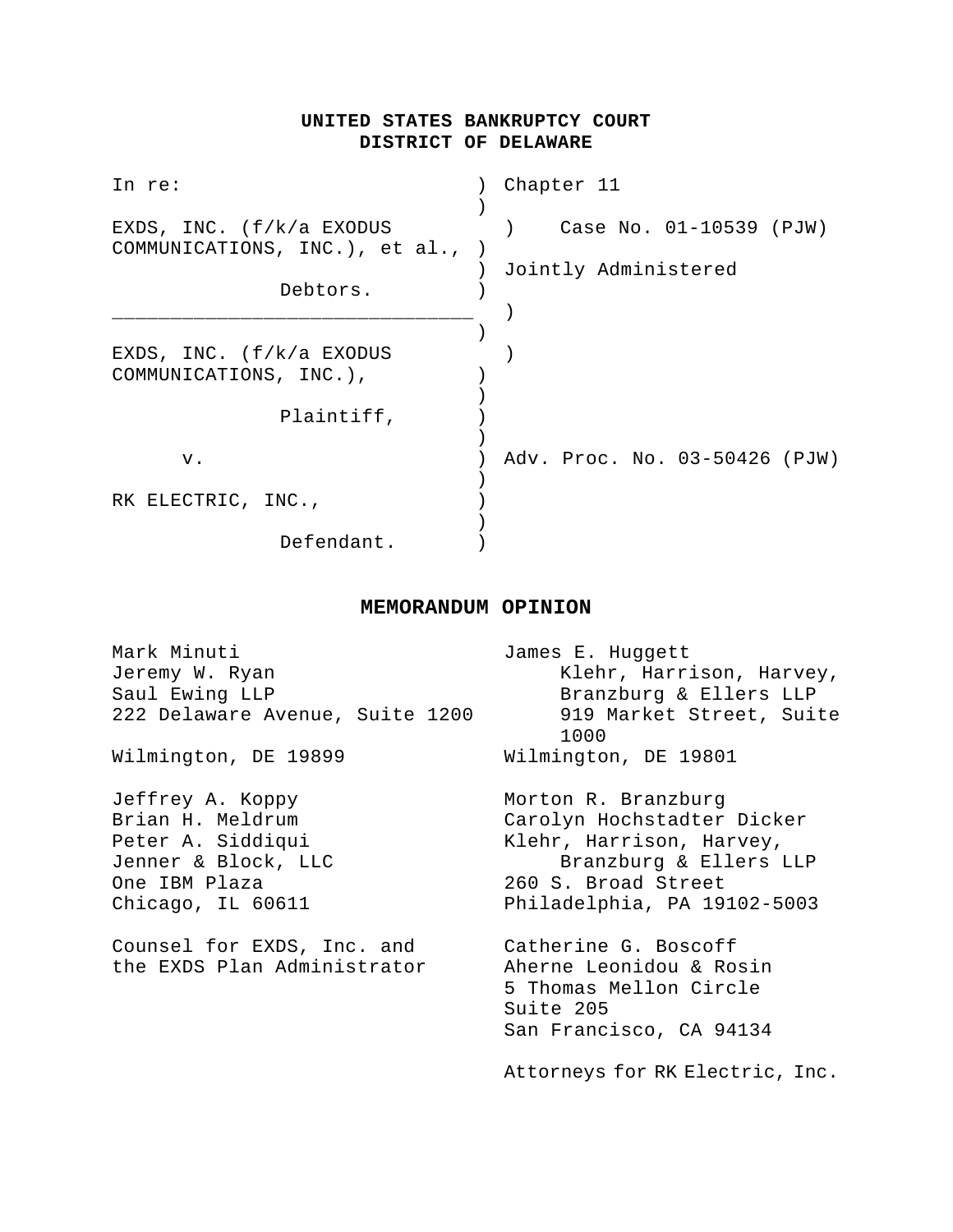Dated: October 31, 2003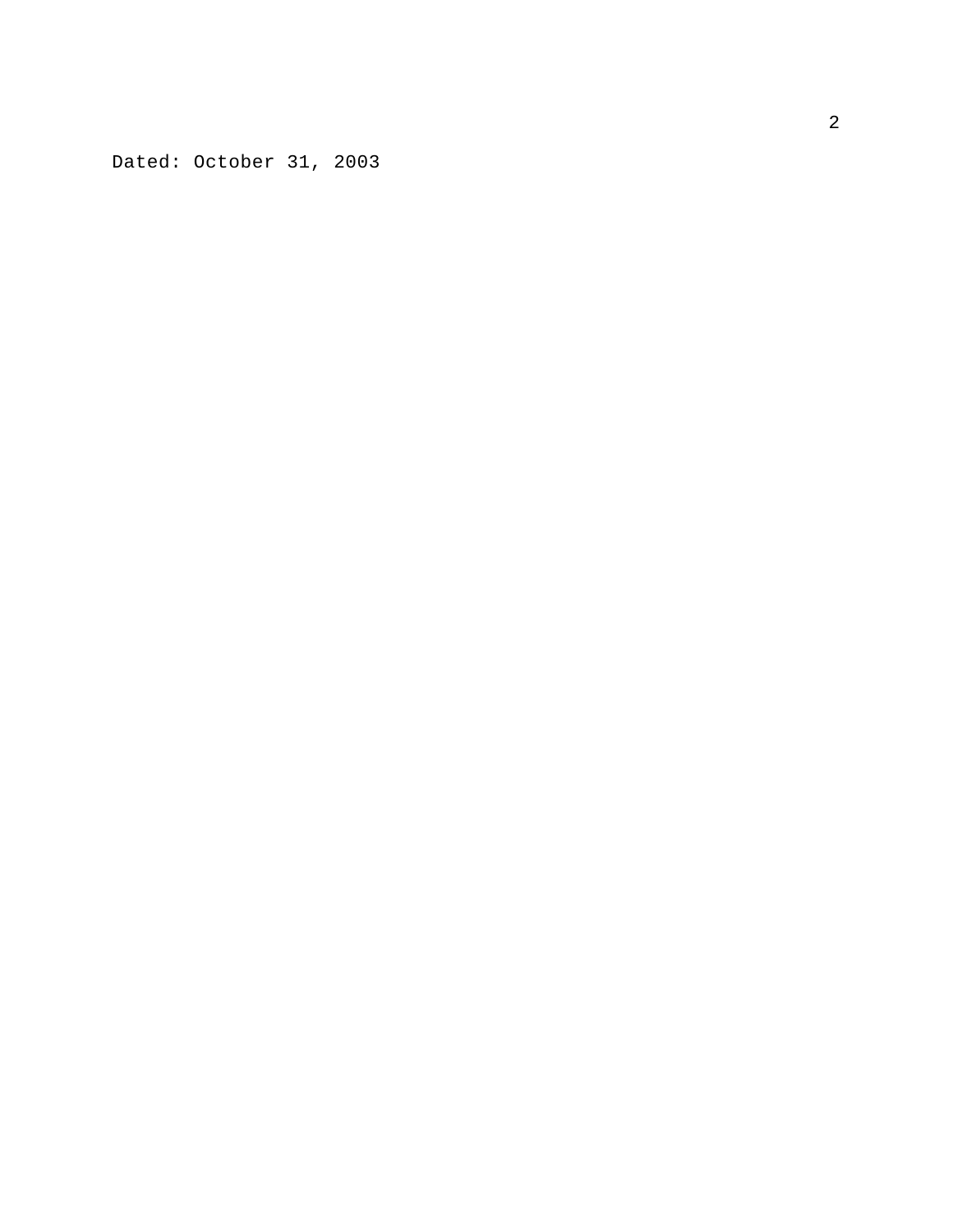### **WALSH, J.**

This is the court's opinion in the above-captioned adversary proceeding on the plaintiff EXDS, Inc.'s ("EXDS") motion (Doc. # 16) to strike the defendant RK Electric, Inc.'s ("RK") jury demand. This opinion also deals with the motion (Doc. # 2563) filed by RK in EXDS's Chapter 11 case seeking leave to withdraw a proof of claim. For the reasons discussed below, I will grant EXDS's motion to strike RK's jury demand.

### **BACKGROUND**

The essential facts are brief and undisputed. EXDS filed a voluntary petition for relief under Chapter 11 of the Bankruptcy Code on September 16, 2001. EXDS scheduled an unsecured nonpriority claim in favor of RK in the amount of \$131,191. Pursuant to court order, EXDS duly notified its creditors of the need to file proofs of claim prior to the bar date of April 12, 2002. On April 5, 2002 RK filed a proof of claim in the amount of \$189,199.50. On June 5, 2002 this court confirmed the Second Amended Joint Plan of Reorganization of EXDS. Pursuant to the Plan, EXDS and a plan administrator retained authority to prosecute avoidance actions. On July 22, 2002 EXDS made a preference recovery demand on RK. On January 23, 2003 EXDS commenced the adversary proceeding to avoid and recover \$615,879.01 in alleged preferential transfers made to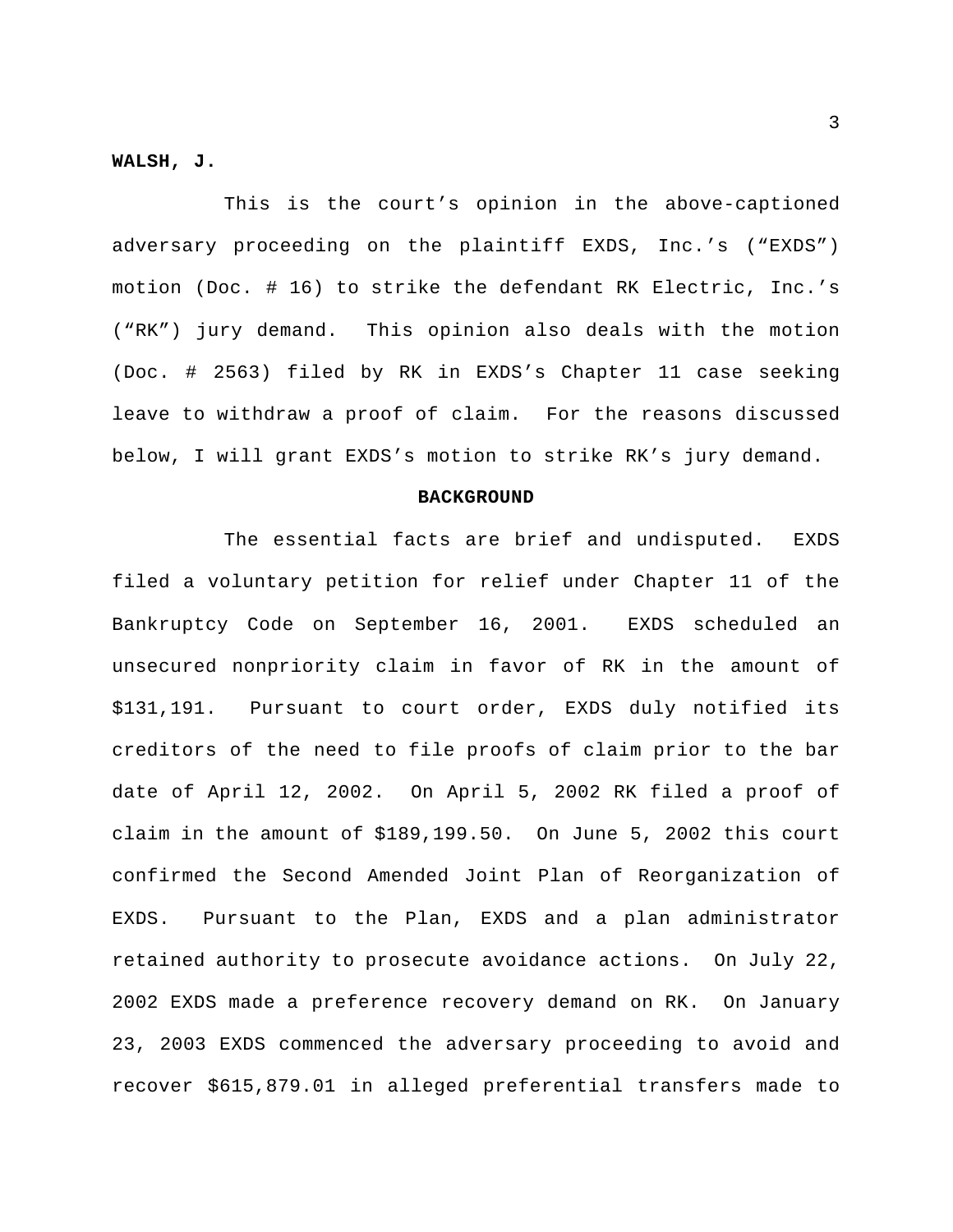RK. RK answered the complaint on March 24, 2003 and demanded a jury trial. Over a year after it filed its proof of claim, on May 29, 2003, RK filed its motion in the chapter case seeking leave to withdraw its proof of claim. On June 30, 2003 EXDS filed its motion to strike the jury demand. Both EXDS's motion and RK's motion have been fully briefed.

### **DISCUSSION**

EXDS's motion to strike the jury demand and RK's motion for leave to withdraw its proof of claim involve essentially the same legal issue: By reason of filing its proof of claim, did RK submit itself to the exclusive jurisdiction of the bankruptcy court - where there is no right to a jury trial - without the right to divest that jurisdiction?

A claimant's right to withdraw a proof of claim is governed by Federal Rule of Bankruptcy Procedure 3006 which provides as follows:

A creditor may withdraw a claim as of right by filing a notice of withdrawal, except as provided in this rule. If after a creditor has filed a proof of claim an objection is filed thereto or a complaint is filed against that creditor in an adversary proceeding, or the creditor has accepted or rejected the plan or otherwise has participated significantly in the case, the creditor may not withdraw the claim except on order of the court after a hearing on notice to the trustee or debtor in possession, and any creditors' committee elected pursuant to § 705(a) or appointed pursuant to § 1102 of the Code. The order of the court shall contain such terms and conditions as the court deems proper. Unless the court orders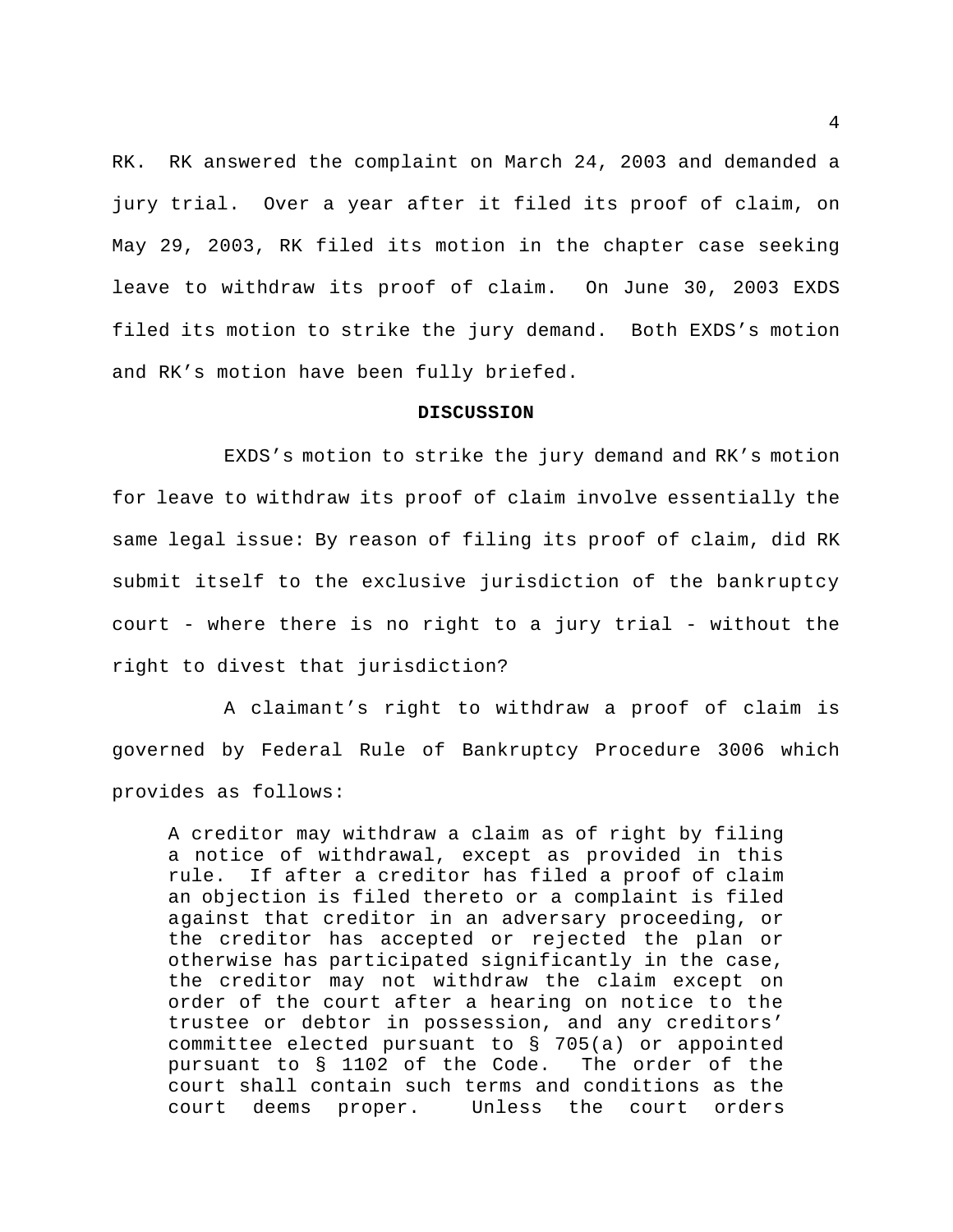otherwise, an authorized withdrawal of a claim shall constitute withdrawal of any related acceptance or rejection of a plan.

As provided by Bankruptcy Rule 3006, because EXDS filed the adversary complaint subsequent to RK filing its proof of claim, RK must seek authorization from the Court to withdraw its claim. It is undisputed that RK filed the motion to withdraw the claim in order to have its right to a jury trial reinstated. Thus, RK seeks to nullify the effect of having filed the proof of claim, i.e., it is seeking to have a right to a jury trial in the adversary proceeding just as if it had never filed a proof of claim in the chapter case.

In considering a motion to withdraw a proof of claim, courts look to cases under Fed. R. Civ. P. 41, dealing with voluntary dismissal of lawsuits, for guidance. See In re Kaiser Group Int'l, Inc., 272 B.R. 852, 855 (Bankr. D. Del. 2002). "Factors pertinent to a Rule 41 analysis include diligence in pursuing withdrawal of the claim, undue vexatiousness, the extent the [claim] has 'progressed,' duplication of litigation expense, explanation of the need to withdraw, delay in prosecution of the [claim], prejudice to others and the importance of the claim to the reorganization effort." Collier on Bankruptcy ¶ 3006.01 (15th ed. rev.).

RK argues that these factors weigh in favor of granting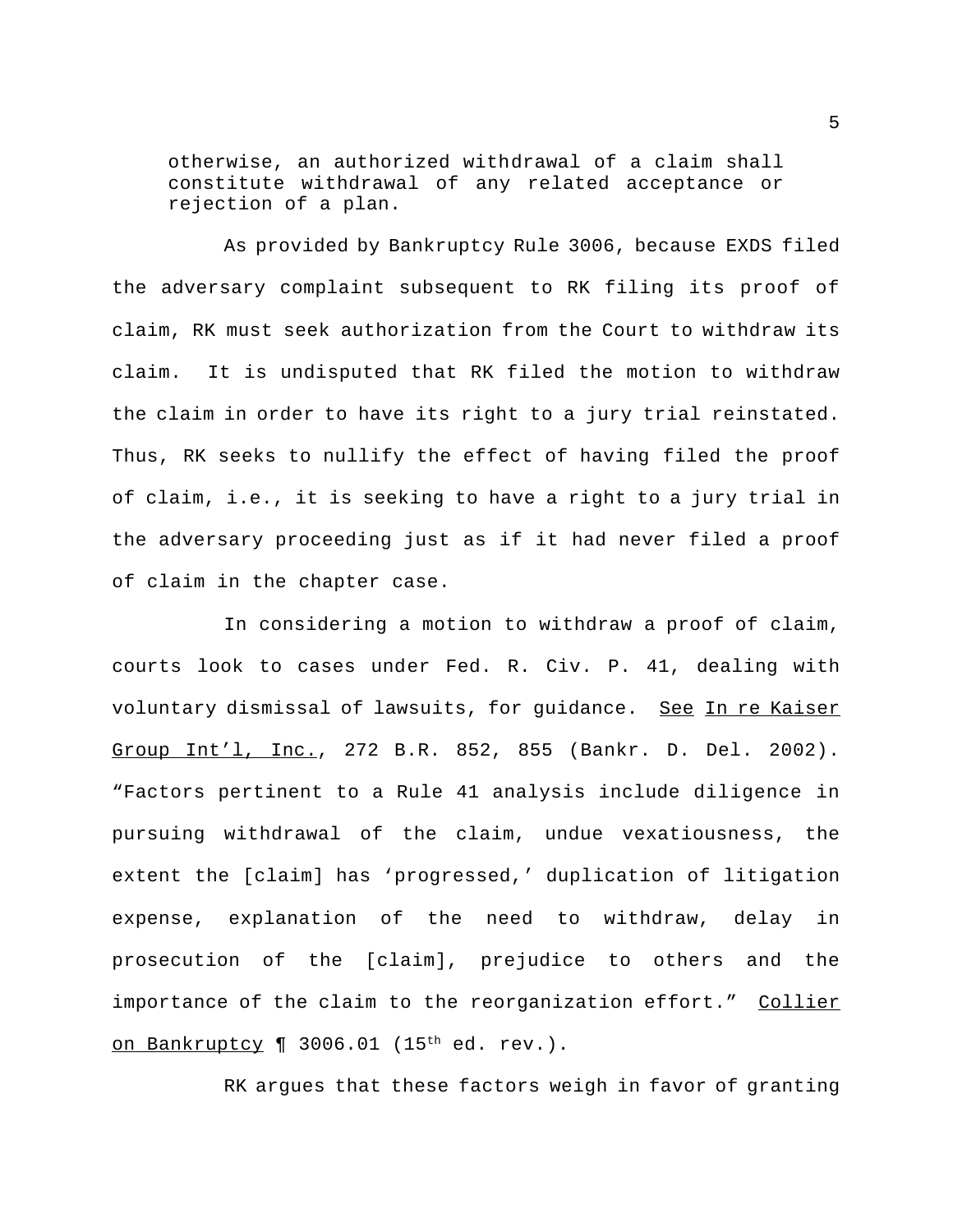its motion to withdraw its claim. EXDS argues to the contrary. However, preliminary to addressing those factors, EXDS argues that a withdrawal of the claim at this stage of the proceeding cannot result in a reinstatement of RK's right to a jury trial. I agree that withdrawal of the claim does not divest this court of jurisdiction over the adversary proceeding. Consequently, I will address only that issue and not address the various factors that the courts consider in applying Fed. R. Civ. P. 41 to Bankruptcy Rule 3006.

At the outset, it should be noted that RK cites case law authority in support of its position that having to try a case before a jury rather than a court is not a factor prejudicial to the non-moving party in the court's determination as to whether to grant the motion under Bankruptcy Rule 3006. Cf. In re Armstrong, 215 B.R. 730 (Bankr. E.D. Ark. 1997); In re County of Orange, 203 B.R. 977 (Bankr. C.D. Cal. 1996); In re 20/20 Sport, Inc., 200 B.R. 972 (Bankr. S.D.N.Y. 1996); and In re Bonham, 1998 Bankr. LEXIS 1661 (Bankr. D. Alaska Dec. 21, 1998). As discussed below, I do not believe that the issue before me turns on the application of Bankruptcy Rule 3006. Furthermore, as discussed later in this opinion, I am not convinced that the cited cases should be followed on the Bankruptcy Rule 3006 prejudice factor for which they are cited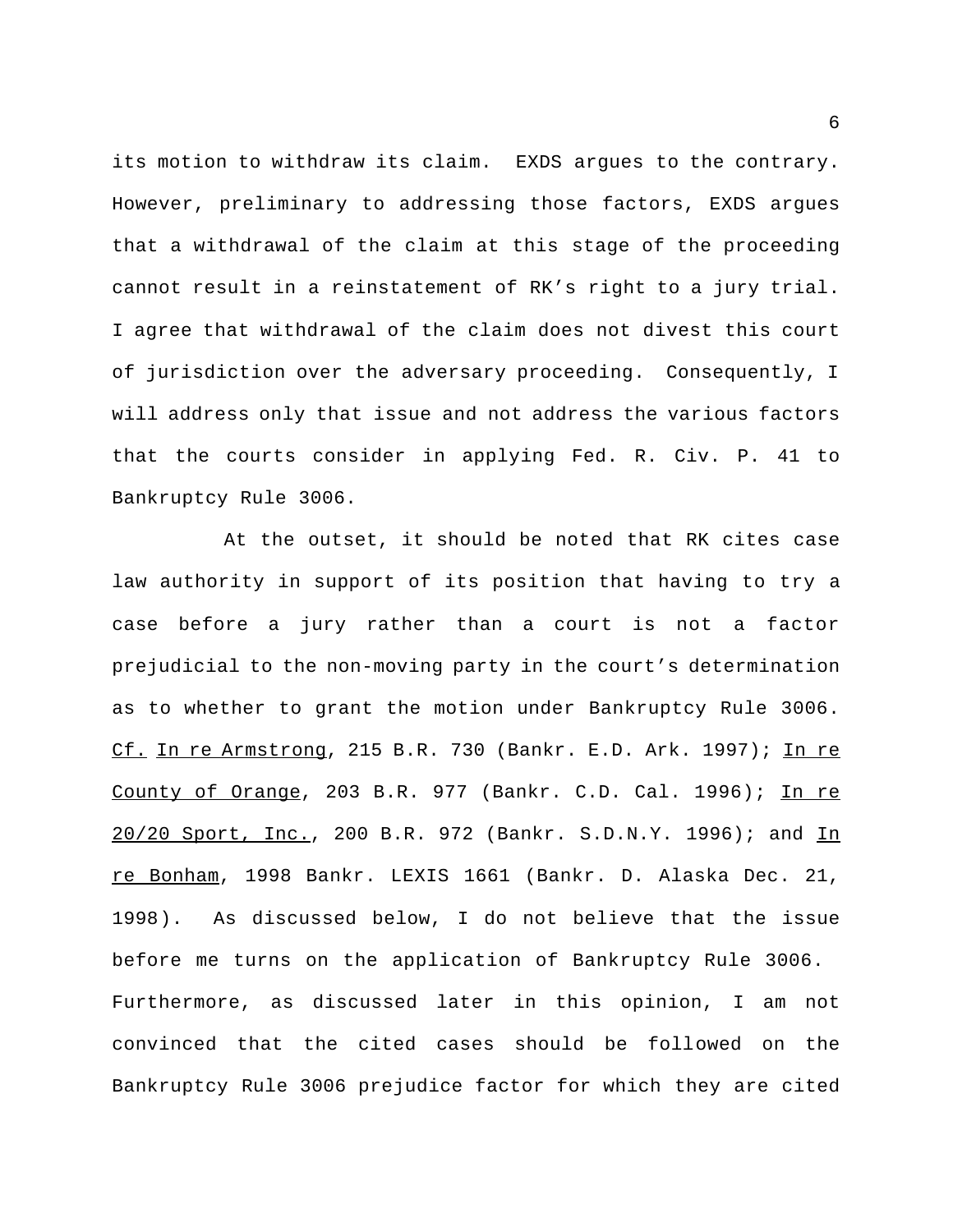by RK.

The starting point for the discussion of the issue before me is an examination of what the Supreme Court and the Third Circuit Court of Appeals have said regarding the interplay between the claimant's filing a proof of claim in the chapter case and the trustee's filing of an avoidance action against the claimant.

In Langenkamp v. Culp, 498 U.S. 42 (1991), the Supreme Court held that a creditor who files a claim against the bankrupt and then is sued by the trustee in an avoidance action becomes subject to the equity jurisdiction of the bankruptcy court where there is no right to a jury trial. In Langenkamp the Supreme Court held as follows:

In Granfinanciera we recognized that by filing a claim against a bankruptcy estate the creditor triggers the process of "allowance and disallowance of claims," thereby subjecting himself to the bankruptcy court's equitable power. 492 U.S., at 58-59, and n. 14 (citing Katchen, supra, at 336). If the creditor is met, in turn, with a preference action from the trustee, that action becomes part of the claimsallowance process which is triable only in equity. Ibid. In other words, the creditor's claim and the ensuing preference action by the trustee become integral to the restructuring of the debtor-creditor relationship through the bankruptcy court's equity jurisdiction. Granfinanciera, supra, at 57-58. As such, there is no Seventh Amendment right to a jury trial. If a party does not submit a claim against the bankruptcy estate, however, the trustee can recover allegedly preferential transfers only by filing what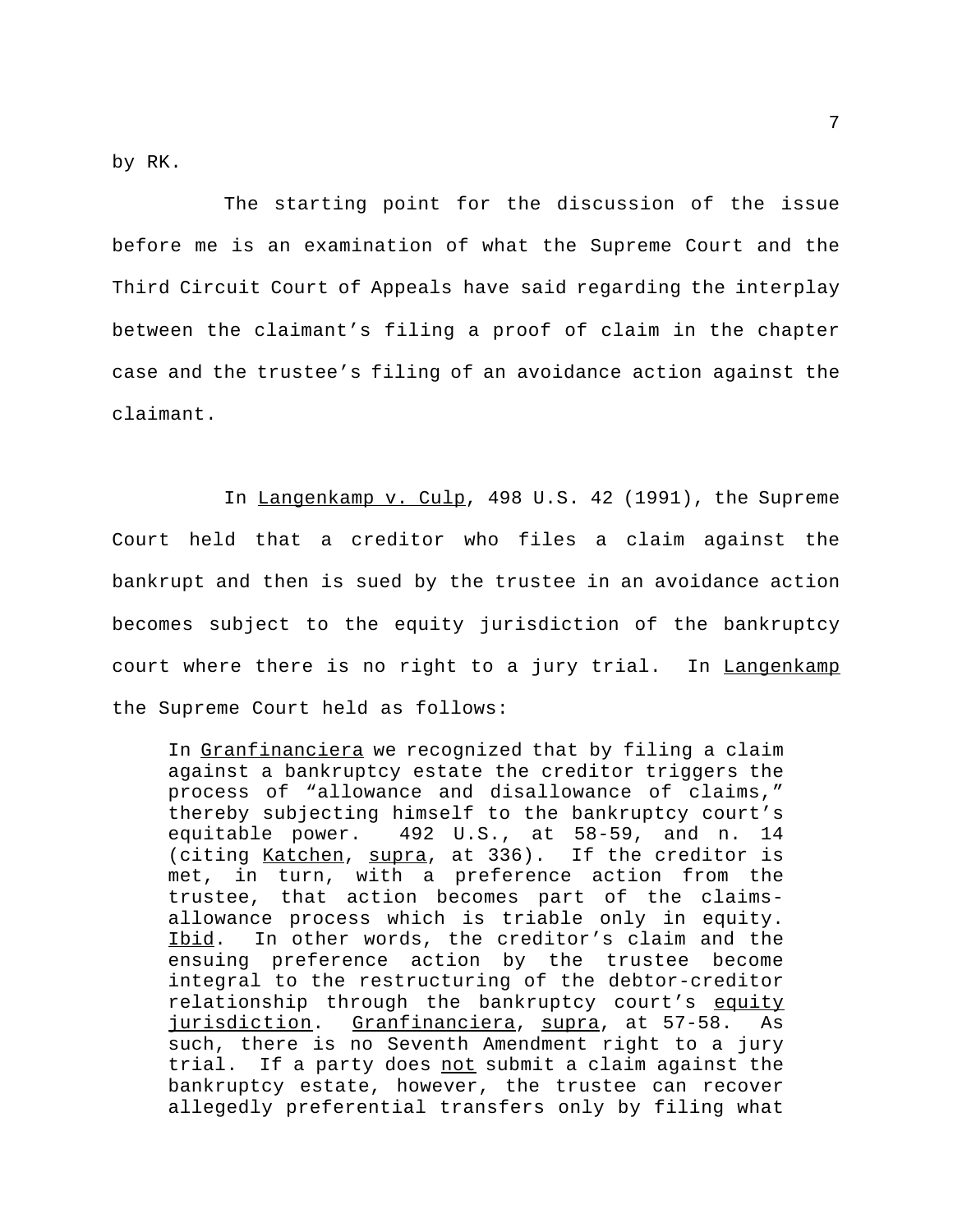amounts to a legal action to recover a monetary transfer. In those circumstances the preference defendant is entitled to a jury trial. 492 U.S., at 58-59.

## Id. at 44-45.

While EXDS argues that RK "waived" its right to a jury trial, it is worth noting that the Supreme Court does not speak in terms of a waiver of that right. It speaks in terms of the equity jurisdiction - where there is no right to a jury trial being triggered by the filing of a claim in the chapter case. That is the situation here.

In Travellers International AG v. Robinson, 982 F.2d 96 (3d Cir. 1992), the Third Circuit followed Langenkamp in holding that a creditor (Travellers) who filed a proof of claim had no right to a jury trial in the preference action. Id. at 100. While the Third Circuit's opinion at several points speaks in terms of a waiver of the right to a jury trial, at other points in the opinion it makes it clear, as did the Supreme Court, that it is not just a matter of waiver. Specifically, the Third Circuit found that "Langenkamp clearly holds that once a creditor files a claim against the bankruptcy estate, he loses his right to a jury trial in regard to an underlying preference action." Id. at 99 (emphasis added). Elsewhere in the opinion, the Third Circuit found "that Travellers' right to a jury trial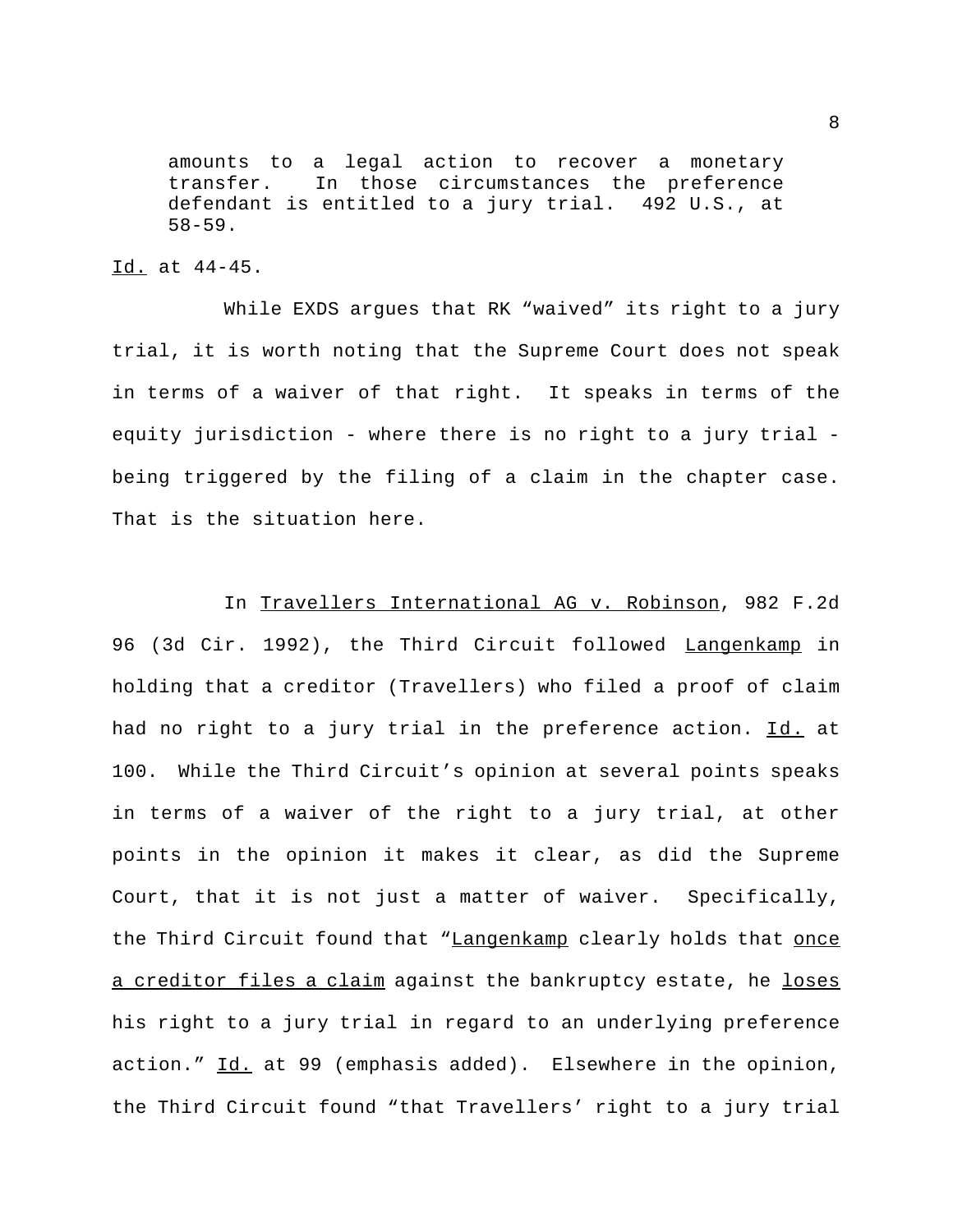has been foreclosed by the Supreme Court's holding in Langenkamp." Id. at 98 n.3 (emphasis added). Finally, the Third Circuit concluded that "[t]he Supreme

> Court's holdings in Granfinanciera and Langenkamp leave no doubt that the equitable jurisdiction of the bankruptcy court is exclusive when i t s jurisdiction has been invoked by the filing of a claim." Id. at 100 (emphasis added).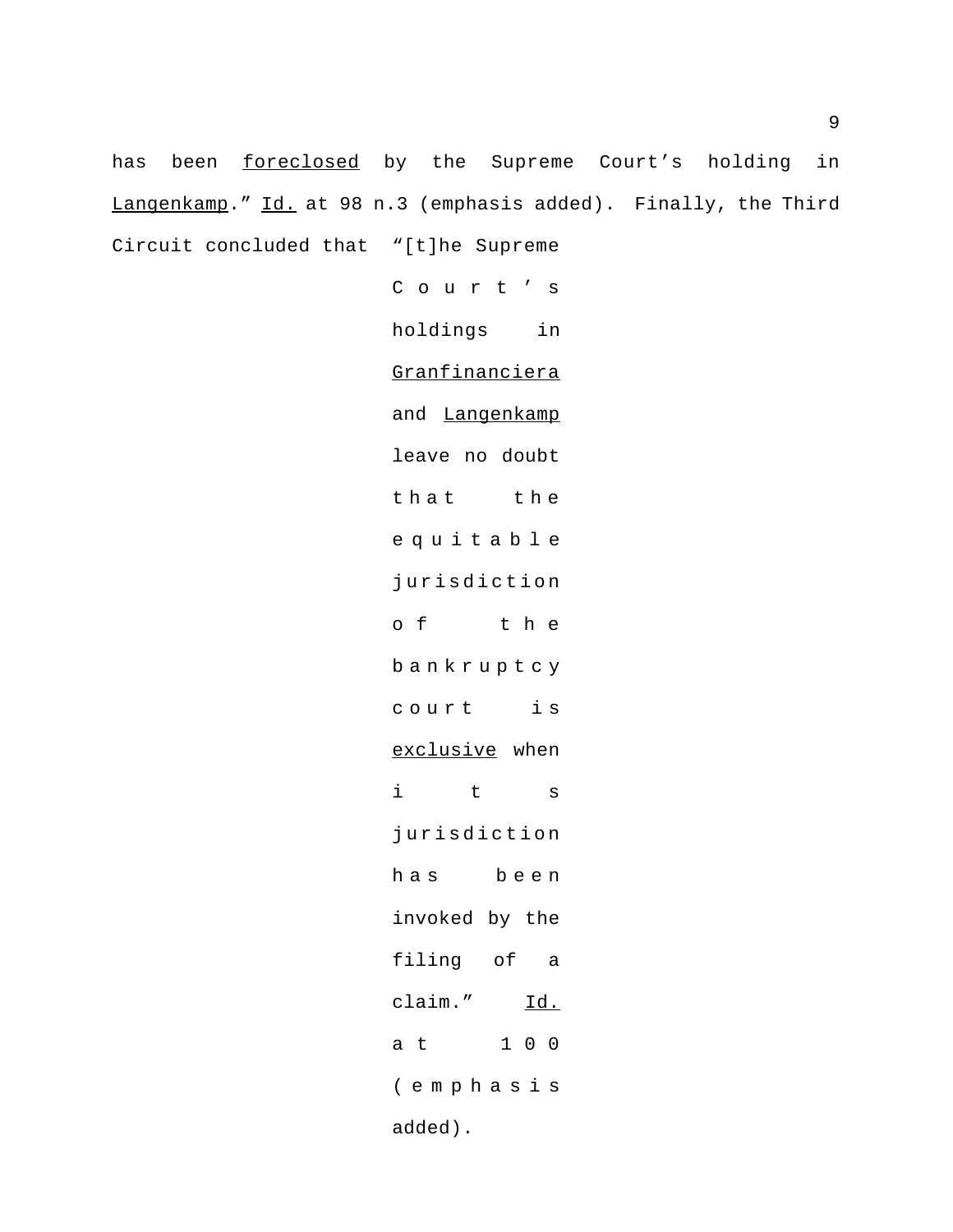In contrast to Langenkamp, several aspects of the Third Circuit's Travellers opinion are worth noting.

(1) Unlike in Langenkamp, the creditor in Travellers filed its proof of claim after the adversary complaint was filed. Id. at 97. As in most Chapter 11 cases, including the case before me, the debtor files a motion to establish a bar date. The bar date notice in Travellers, and in the case before me, notified creditors that if they did not agree with the debtor's scheduling of their claim, they were required to file a proof of claim and failure to file a proof of claim would be a bar to any recovery on that claim. The Third Circuit did not seem to be bothered that, arguably, the bar date notice could be viewed as requiring a claimant with a disputed claim to proceed in the bankruptcy court by filing a proof of claim. Nor did the Third Circuit comment on the fact that in Travellers the claim was filed after the preference action, whereas in Langenkamp the filing of the claim preceded the preference action.

(2) In its proof of claim, Travellers asserted that by that filing, it was not waiving its demand for a jury trial in the then pending adversary proceeding. Furthermore, because it would not have a claim against the debtor if it was successful in defeating the debtor's preference action, Travellers argued that it was entitled to a jury trial because the proof of claim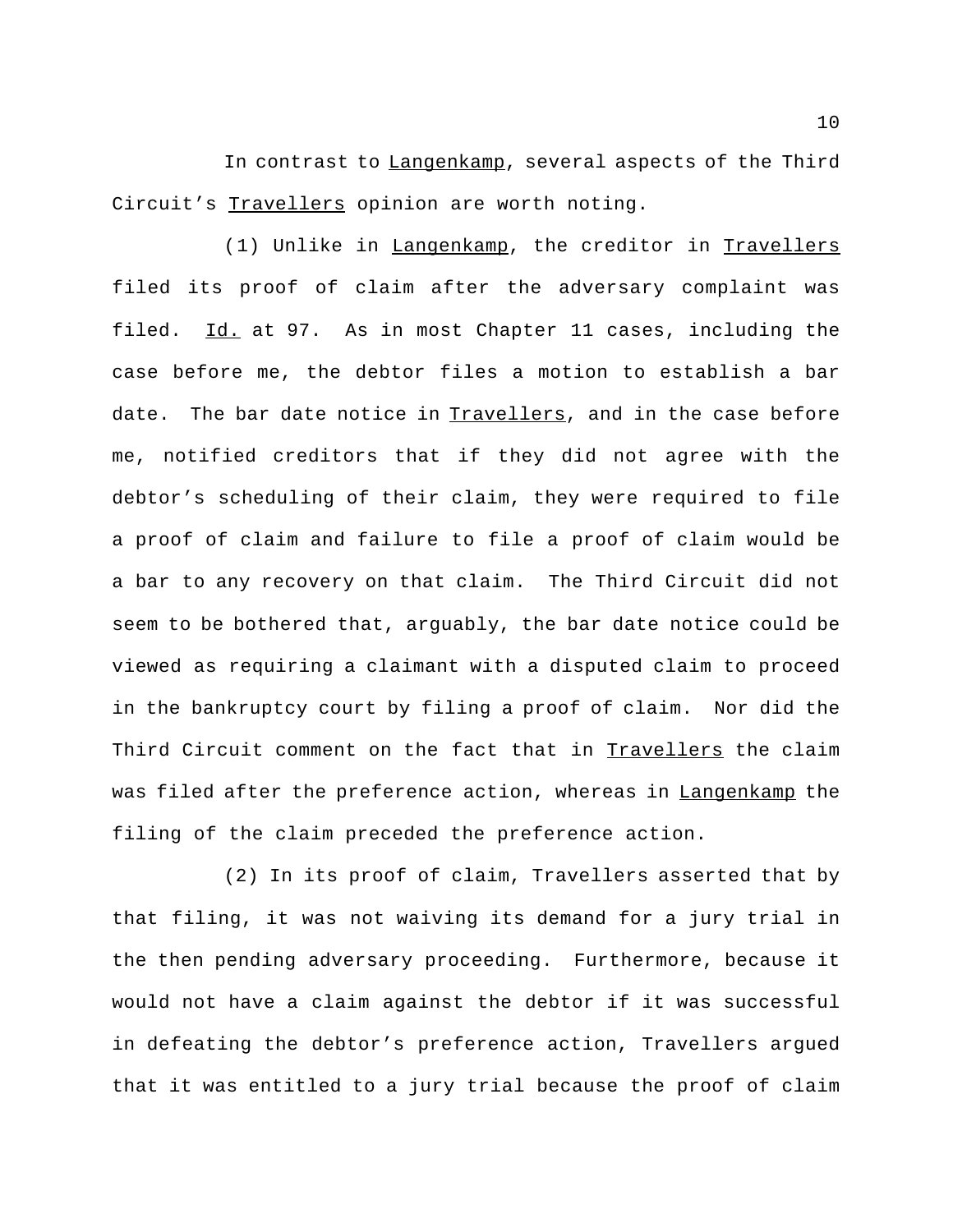it filed was a "contingent" claim. Id. at 99. Neither its disclaimer of a waiver nor its argument regarding the contingent nature of its proof of claim was found by the Third Circuit to alter the outcome. Because of the filing of the proof of claim, the Third Circuit found that the creditor became subject to the exclusive jurisdiction of the bankruptcy court where there is no right to a jury trial.

That Langenkamp law is not merely a matter of waiver, was emphasized by the court in Germain v. Connecticut National Bank, 988 F.2d 1323, 1330 (2nd Cir. 1993) where it observed:

For a waiver to occur, the dispute must be part of the claims-allowance process or affect the hierarchical reordering of creditors' claims. Even there the right to a jury trial is lost not so much because it is waived, but because the legal dispute has been transformed into an equitable issue.

Given the clear directive of Langenkamp, I do not believe it makes any difference on the jury trial issue whether I authorize RK to withdraw its proof of claim. At the time of the filing of the adversary complaint, RK was subject to the jurisdiction of this court where there is no right to a jury trial. In the words of Langenkamp, RK submitted itself to the "claims-allowance process" of the equity court. Stated differently, in the words of the Travellers opinion, RK lost its right to a jury trial because it elected to participate in the equity court proceeding. Given the unequivocal language of

11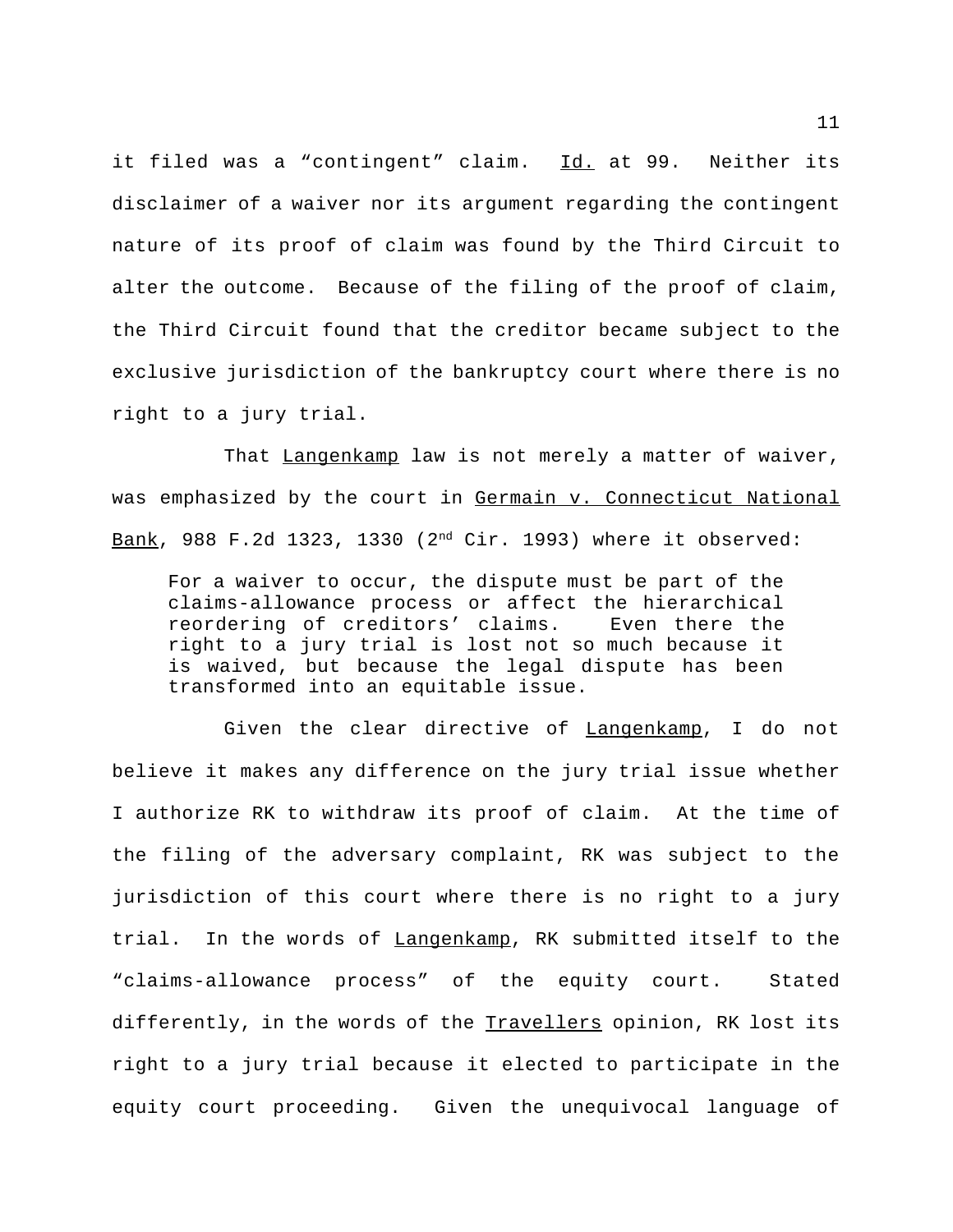Langenkamp and Travellers as to the effect of filing a proof of claim, I do not believe that a creditor can, for strategic reasons, reverse the result it triggered by filing a proof of claim by later withdrawing the claim. RK's position here is akin to the situation in Travellers where Travellers argued that its claim was contingent, i.e., subject to being mooted at a later date.

In an analogous situation, the court in In re Sea Island Cotton Trading, Inc., 2000 WL 33952877, at \*2-3 (Bankr. S.D. Ga. July 25, 2000) found that "[d]efendants submitted themselves to the jurisdiction of this court by filing proofs of claim in the bankruptcy case. The subsequent assignment of the claim does not divest this court of jurisdiction over Defendants." Another analogous situation is found in In re Barrett Refining Corp., 221 B.R. 795 (Bankr. W.D. Okla. 1998). There the court held that the State of Mississippi relinquished any right of sovereign immunity by filing a proof of claim even where that proof of claim stated that the State "reserved" state sovereign immunity.

In the matter before me, as in the Langenkamp case, the proof of claim was filed before the avoidance action was commenced. That fact pattern suggests a result similar to that involving federal jurisdiction based on diversity. Federal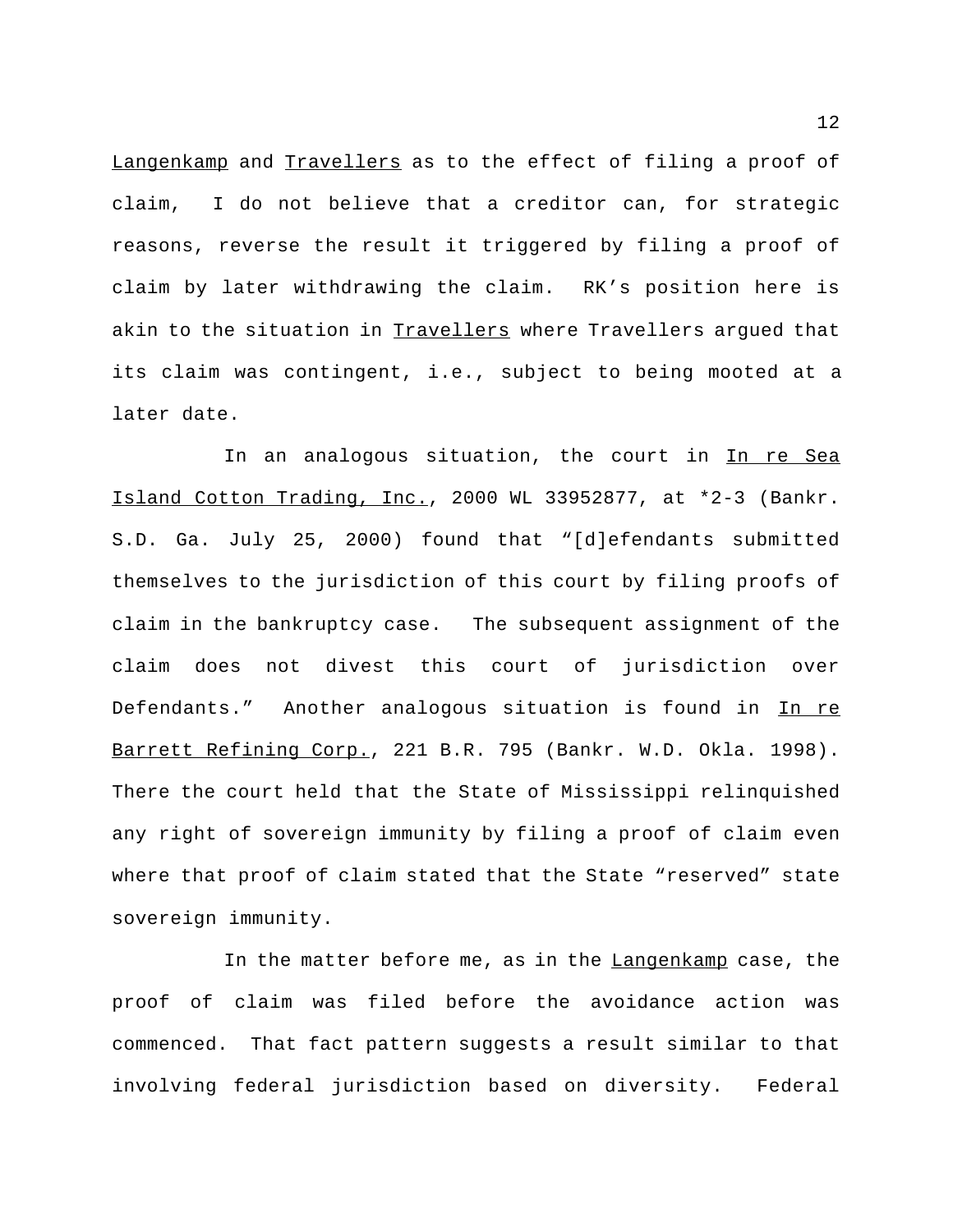diversity jurisdiction depends on the citizenship of the parties at the time suit is filed. See, e.g., Anderson v. Watt, 138 U.S. 694, 702-03 (1891)("And the [jurisdictional] inquiry is determined by the condition of the parties at the commencement of the suit."); see also Minneapolis & St. Louis R.R. Co. v. Peoria & Pekin Union R.R. Co., 270 U.S. 580, 586 (1926) ("The jurisdiction of the lower court depends upon the state of things existing at the time the suit was brought."). In the matter before me, when the avoidance action complaint was filed, RK had already subjected itself to the jurisdiction of this bankruptcy court.

In support of its position, RK cites Smith v. Dowden, 47 F.3d 940 (8th Cir. 1995) where the creditor was allowed to withdraw its claim prior to the filing of the adversary proceeding, thus preserving a right to a jury trial in the adversary proceeding. In Smith the court of appeals ruled as follows:

We conclude that the successful withdrawal of a claim pursuant to Fed. R. Bankr. P. 3006 prior to the trustee's initiation of an adversarial proceeding renders the withdrawn claim a legal nullity and leaves the parties as if the claim had never been brought.

Id. at 943.

Obviously, the factual sequence in **Smith** is different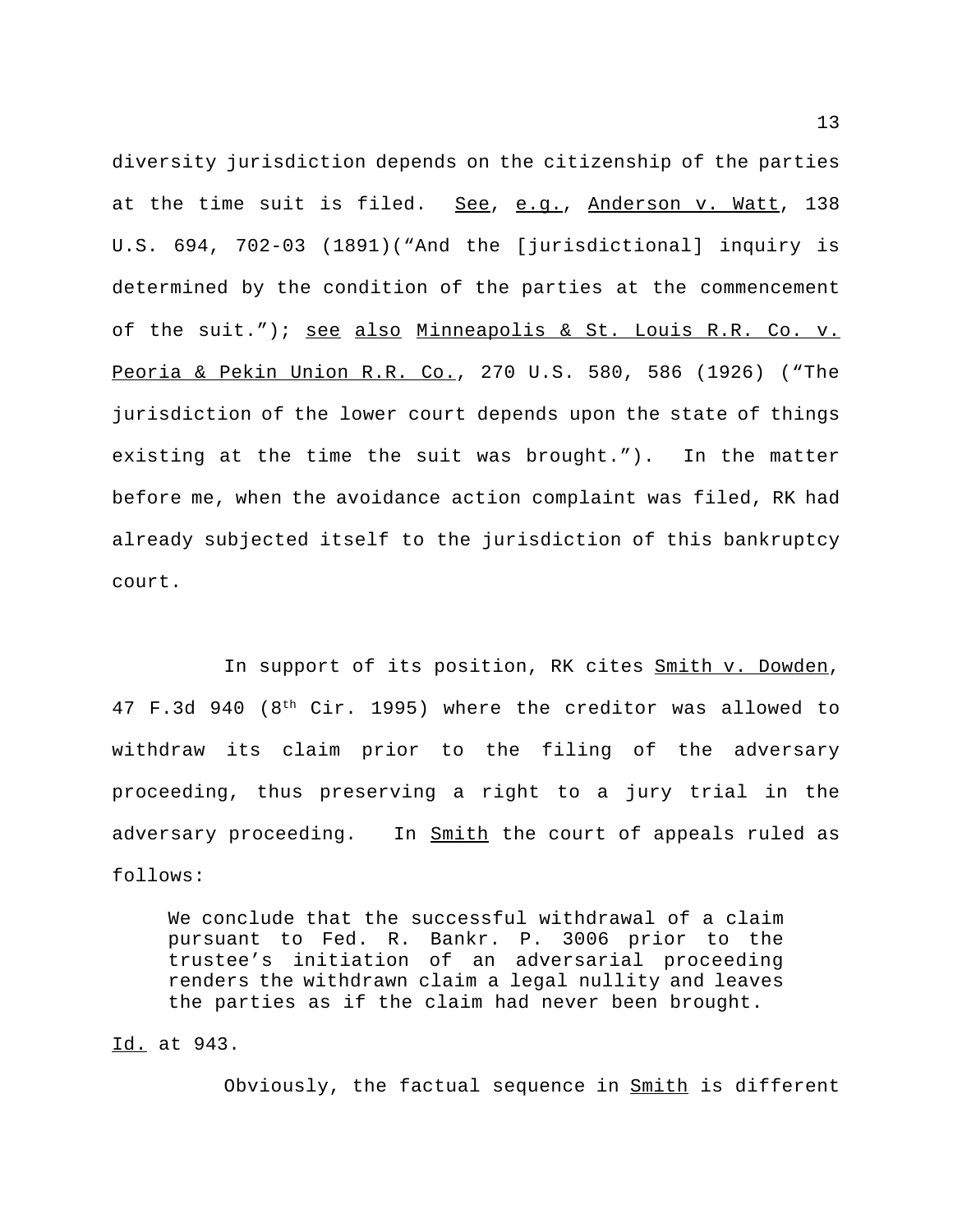from the one here where the adversary proceeding was commenced prior to the withdrawal of the proof of claim. The factual sequence in  $Smith$  was as follows: (1) petition filed; (2) creditor filed proof of claim; (3) trustee filed objection to proof of claim; (4) creditor moved to withdraw proof of claim; (5) bankruptcy court granted the withdrawal motion; (6) trustee filed avoidance action complaint. While the Smith decision seems consistent with Langenkamp (but not necessarily with Travellers) it is worth noting that the court of appeals found that the bankruptcy court below could have retained jurisdiction.

We do not believe that our decision today will seriously impede the ability of the bankruptcy court to efficiently adjudicate claims against the bankruptcy estate. If the bankruptcy court wishes to retain jurisdiction over a claim, it need only include specific language to that effect in its order granting the creditor's motion to withdraw his claim, or delay the dismissal of the creditor's claim until the trustee has had an opportunity to file an adversarial claim.

Id. at 943-44.

Thus, I find the **Smith** decision supports the result I reach here.

As noted at the outset of this opinion, in making its Bankruptcy Rule 3006 argument, RK cites to four bankruptcy court opinions for the proposition that the "legal prejudice" which would warrant denial of the motion to withdraw its claim does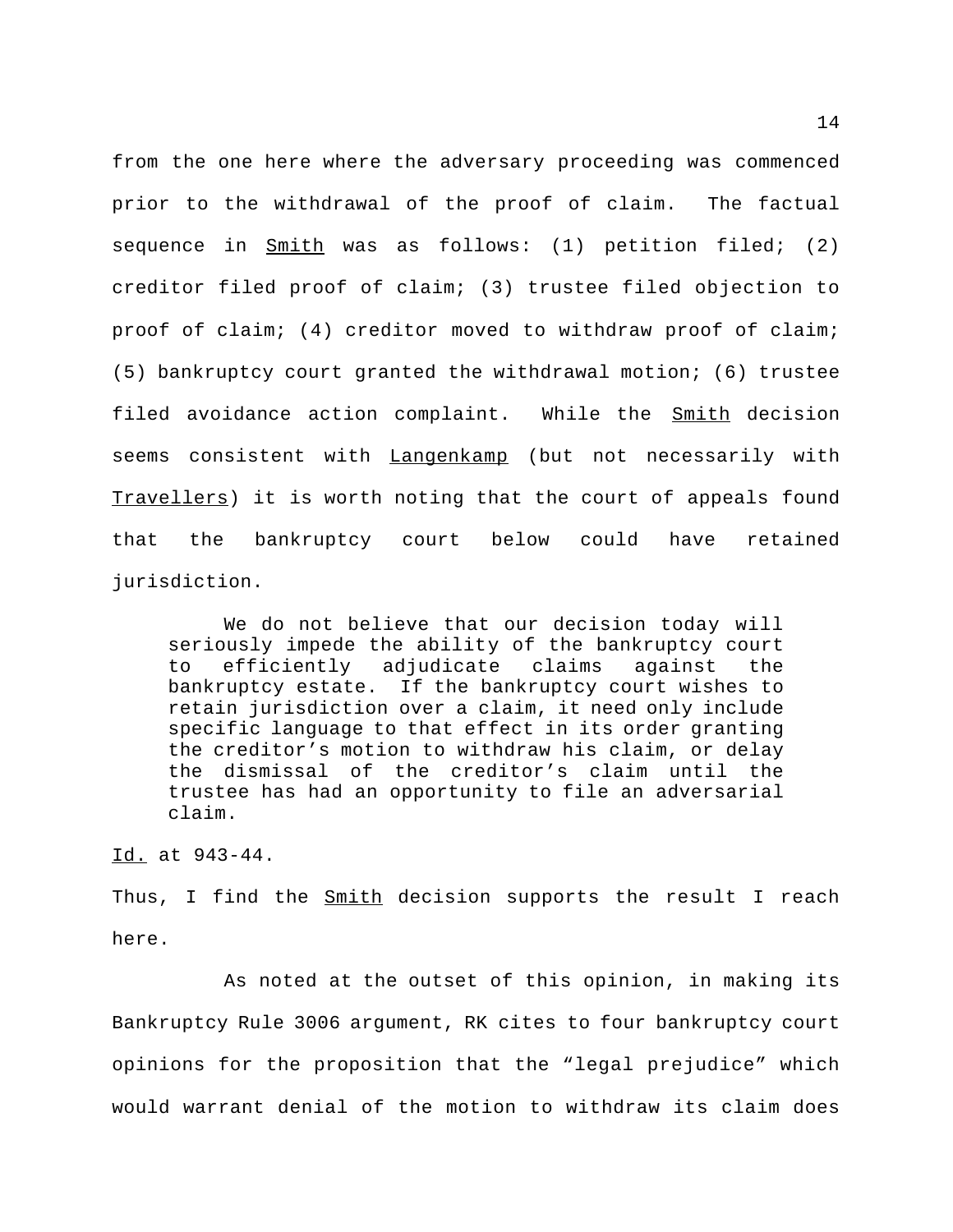not include having to try a case before a jury rather than a court. Although in reaching my conclusion, as stated above, I do not have to address the application of Bankruptcy Rule 3006, I am not persuaded by those four decisions on the Bankruptcy Rule 3006 issue.

As to In re County of Orange, 203 B.R. 977, I do not find that it supports RK. Indeed I believe it supports the conclusion I stated above. The court simply stated that "[a]ssuming the County has loss [sic] this right [to a jury trial] by granting the motion, the County has not suffered legal prejudice." Id. at 982. But the court did not rule on the issue. Because the district court had already withdrawn the reference as to the adversary proceeding, the bankruptcy court deferred to the district court: "The only issue that remains is whether McGraw waived its right to a jury trial on the Counterclaims. I leave this matter for the District Court to decide, because it ultimately will have to try this case." Id. at 982. Thus, the court granted the motion to withdraw the claim but left it to the district court to decide whether a jury trial right existed. The clear implication is that the bankruptcy court did not believe that the withdrawal of the claim divested bankruptcy jurisdiction.

The other three decisions do not contain any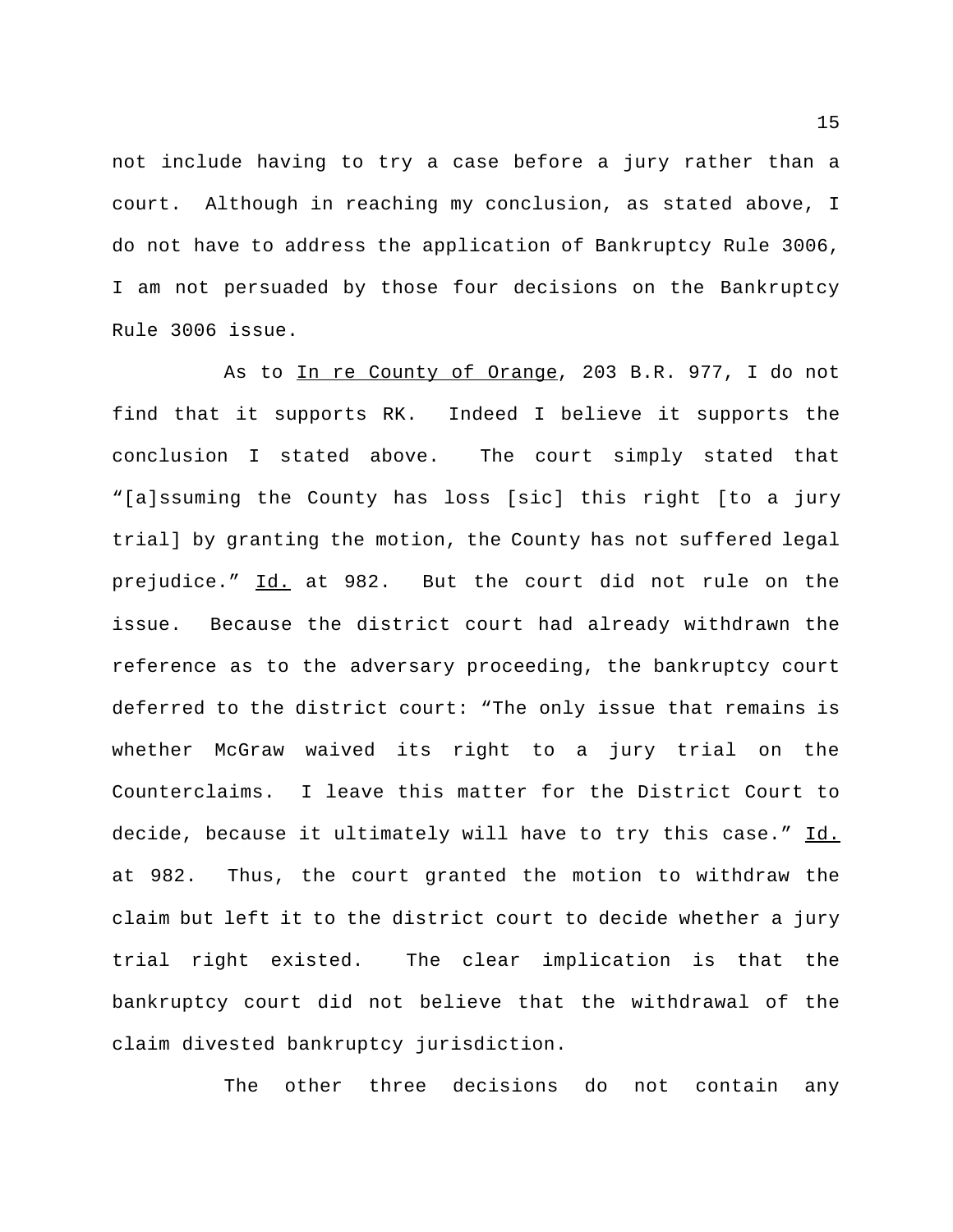significant discussion of the "legal prejudice" proposition. In re Bonham, 1998 Bank. LEXIS 1661, cites to In re County of Orange, 203 B.R. 977, and In re 20/20 Sport, Inc., 200 B.R. 972. In re 20/20 Sport, Inc. cites to Hoffmann v. Alside, Inc., 596 F.2d 822, 823 (8<sup>th</sup> Cir. 1979). In re Armstrong, 215 B.R. 730, likewise cites to Hoffmann v. Alside, Inc. This leads me to a discussion of Hoffmann v. Alside, Inc. - a non-bankruptcy law case.

In Hoffmann v. Alside, the plaintiff requested a jury trial. The court denied the request as untimely. Thereafter, with leave of court, the plaintiff dismissed the action without prejudice. The defendants moved to have the dismissal amended to preclude the plaintiff from seeking a jury trial. The trial court denied that motion. On appeal, in a rather perfunctory opinion, the court of appeals found that the trial court did not abuse its discretion in denying the relief requested by the defendants and set forth the following legal proposition:

Legal prejudice is not visited upon [the defendants] because they might have to try their case to a jury rather than to the court. See Fed. R. Civ. P. 39 $(b)$ .  $Cf.$  United States v. Gunc, 435 F.2d 465 (8<sup>th</sup> Cir. 1970)(no prejudice to taxpayer where government obtained Fed. R. Civ. P. 41(a)(2) dismissal which in fact deprived taxpayer of jury trial). Absent such plan legal prejudice, the district court did not abuse its discretion.

Id. at 823.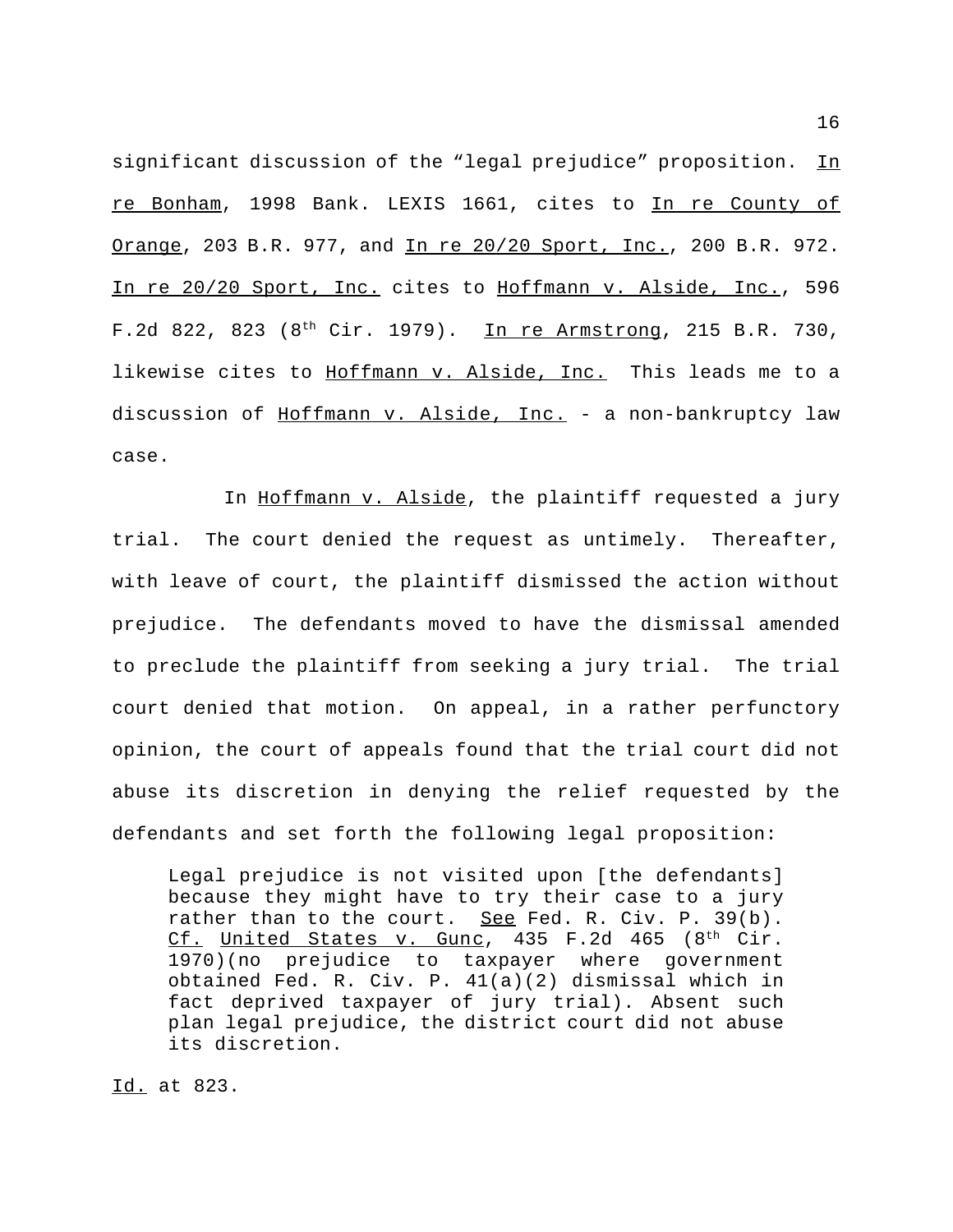My reading of the first sentence and the citation to Fed. R. Civ. P. 39(b) is as follows. My understanding of Fed. R. Civ. P. 39(b) is that notwithstanding the failure of a party to timely demand a jury trial pursuant to Fed. R. Civ. P. 38, the court can, in its discretion and upon motion, order a trial by jury of any or all issues. Thus, it appears to me that the court of appeals was only reciting the legal proposition set forth in Fed. R. Civ. P. 39(b) and suggesting that whether in the refiled case or in the case that was dismissed the defendants could be subjected to a jury trial. Of course, the Bankruptcy Rules do not contain provisions reading on Fed. R. Civ. P. 38 or 39. The court's reference to United States v. Gunc is interesting and I find that case to support the conclusion reached as discussed above.

In United States v. Gunc, the government filed a civil suit in the district court seeking a judgment for assessed tax liabilities. The defendants filed an answer and requested a jury trial. Thereafter, the IRS, pursuant to statutory provisions, served notice on the defendants of their right to either file a petition with the tax court for a redetermination of the deficiency or pay the tax and sue for a refund in the district court. The defendants chose to file a petition in tax court. The result was that the tax liability issue was now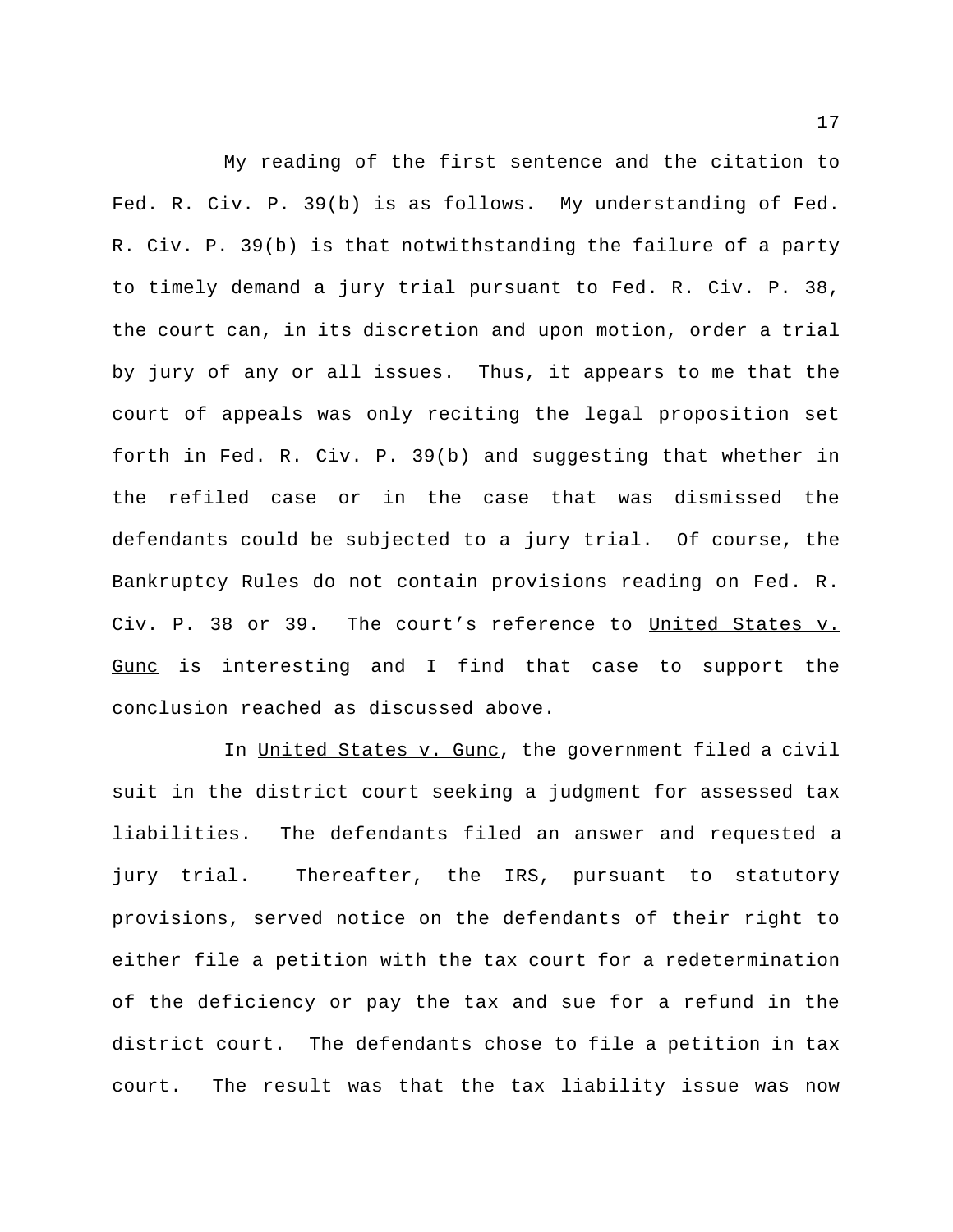before two separate forums, the tax court and the federal district court. Thereafter, an indictment was returned against the defendants charging them with income tax evasion. The defendants filed a notice in the district court case to take the deposition of an internal revenue agent. The government moved to quash the notice on the grounds that the requested discovery in the civil case would permit the defendants to obtain information that would not be obtainable in the criminal case. The district court denied the government's motion to quash and the government then filed a motion to dismiss the civil case pursuant to Fed. R. Civ. P. 41(a)(2). The district court entered an order dismissing the case and the defendants appealed claiming the district court abused its discretion. On appeal, the defendants complained of their loss of their right to a jury trial on the issue of civil tax liability. The court of appeals noted that the defendants could have elected to pay the tax and sue for a refund in the district court jury trial rather than pursue the matter in the tax court. The court of appeals affirmed the district court on the grounds that by their election to sue in the tax court the defendants elected to forego any right to a jury trial. The following observation by the court of appeals suggest a situation quite similar to the instant matter: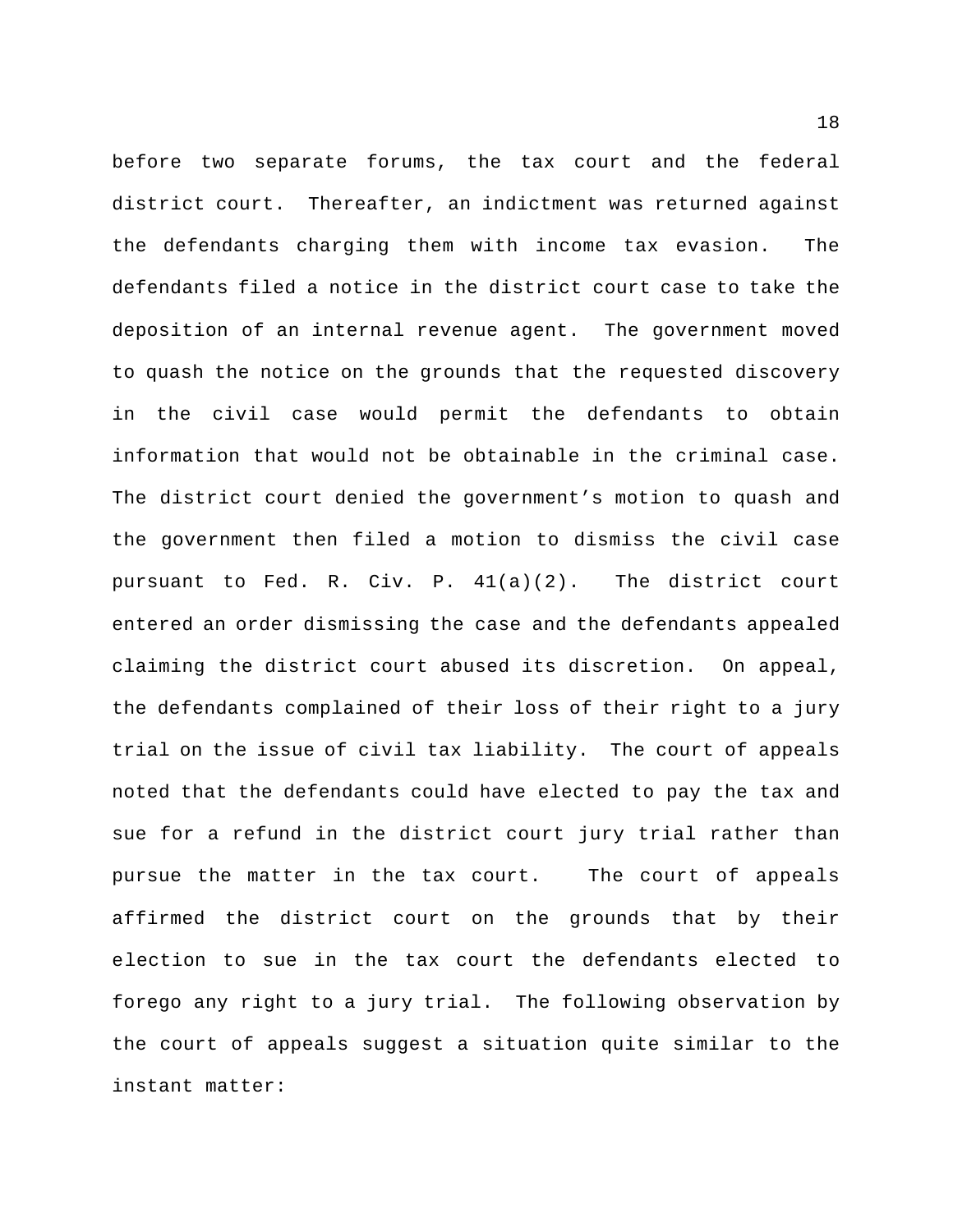We agree with the trial court that any prejudice that defendants may have suffered in respect to the jury trial issue was through their own doing. Moreover, it has been held that once a taxpayer has elected to seek redress in the tax court rather than pay the tax and sue for a refund in a jury trial, he cannot at the later time claim prejudice through deprivation of right to trial by jury.

Id. at 467.

#### **CONCLUSION**

For the reasons discussed above I find that by filing its proof of claim RK has caused its disputes (i.e., its claim and the preference action) to be subject to the exclusive jurisdiction of this bankruptcy court and a withdrawal of the proof of claim would not change that result. Given this conclusion, I assume that RK does not wish to withdraw its proof of claim since its recovery in the chapter case would obviously be reduced, based on EXDS's lower scheduled amount of the RK obligation.